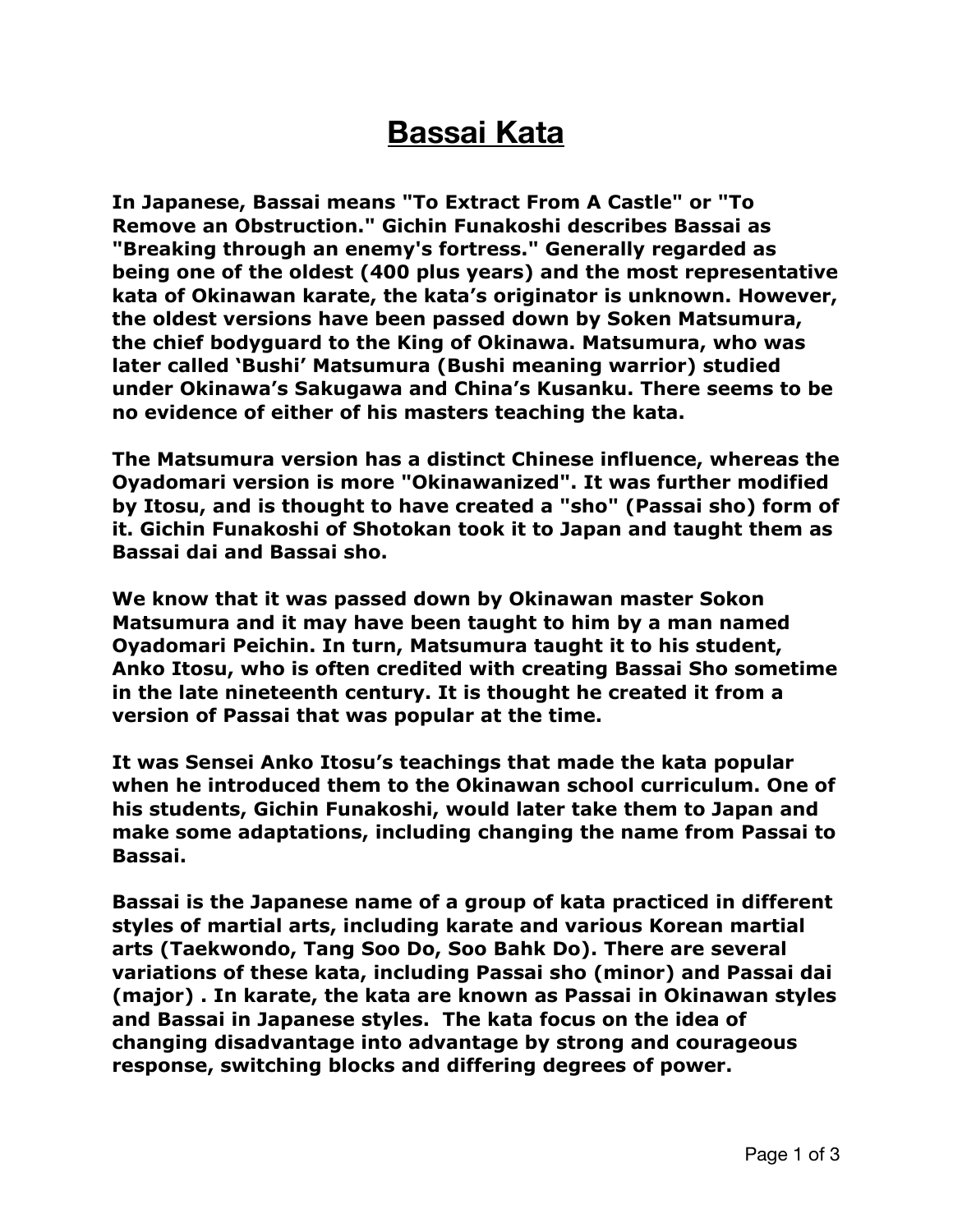**Unlike most kata whose lineage is traceable back to one master or city, this kata is found in almost all styles descended from two of Okinawa's major cities (Shuri and Tomari, which are 5km apart). This unique occurrence is placed back to Matsumura. Being the head of Law and Order in Okinawa, there would have been much crosstraining between government officials.** 

**Bassai was purposely chosen to introduce students to the Goju element of karate. Goju" translates literally as "hard-soft." "Hardsoft" refers to the hard motion of exhalation and the soft motion of inhalation. It encourages correct breathing and rhythm. As a selfdefence aspect it trains students in three new stances; shiko datchi (sumo stance), sanchin datchi (Pigeon toe stance) and neko ashi datchi (cat stance), and includes some basic grappling techniques. It trains a student to move with explosive speed and to move without telegraphing. It trains a student to turn their opponent around from a deep rooted defensive stance and incorporates some unique attacks such as kicks to the knee and double punches.** 

**Because of its spread and popularity in Okinawa, there are a number of Bassai kata, the most common being Bassai-dai, Bassai-sho, Matsumura Bassai and Tomari Bassai and each display a similar embusen, ( where the kata starts and stops).** 

**Considering all this, there are three schools of thought on the name Bassai.** 

**1: Some suggest as its true name 'Passai' may represent a person the kata's true creator.** 

**2: Many speculate also that the castle/fortress reference goes back to the kata's lineage. Considering its original teacher was chief of the King's team of bodyguards, it was used as a training kata for bodyguards that taught how to penetrate and wreak havoc among a crowd posing a potential threat to the king.** 

**3: Another popular theory uses the fortress reference as the body. During combat a person experiences an adrenalin rush. When the body is full of adrenalin it can withstand extreme amounts of pressure. The face and frontal torso (where most strikes land in combat) can be struck without regard. In this way the body becomes a fortress, covered by an adrenalin coating.**